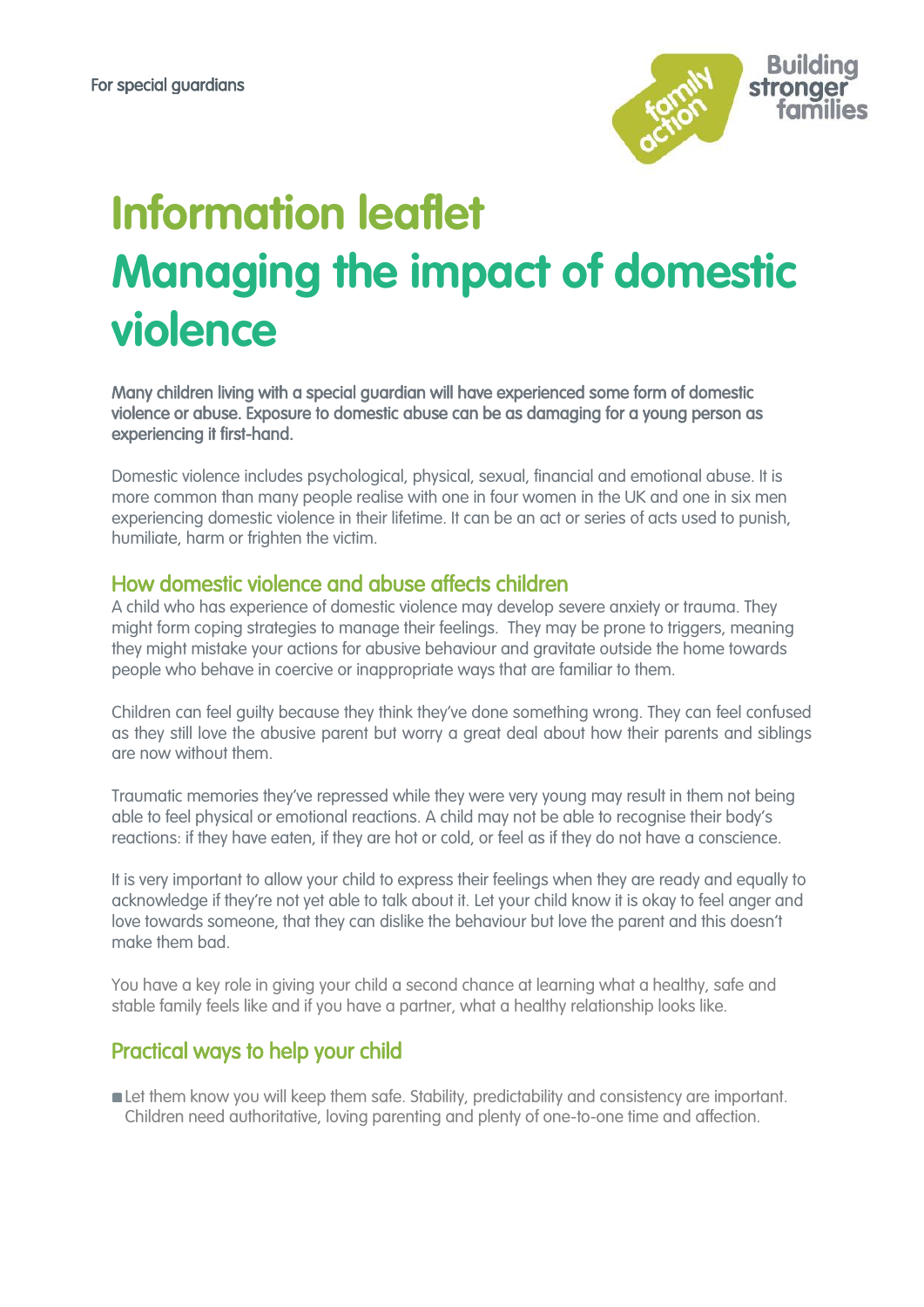

- In many cases children will have no safe memories of physical contact so steps should be taken tentatively – but don't be afraid to display affection.
- Encourage openness. Your child needs to know they can speak to you about anything. You could leave jars around the house that they can put their thoughts into or have regular family time when you check in with how everyone is feeling.
- Children need to hear from you that domestic violence and abuse is not okay and that they don't deserve to have this happen in their family. Tell them that it's not their fault and that there is nothing they could have done to stop the violence.
- Encourage wider family not to have discussions about the situation in front of the child.
- **If may be hard for you to hear your child speak about their experiences especially if the** perpetrator is a relative or your own child. Share your worries with an adult who you trust. This may help you feel more comfortable about talking about it with the child.
- Help your child regain a sense of control by finding areas in their lives where they can make plans and decisions and support them to take action. Making daily routines that provide structure and stability will also help address feelings of powerlessness.
- **If** you are in a relationship try to find time for each other. If you have a loving relationship your child will feel safe, secure and stable.
- Having a support system of wider family or friends will also help.
- In some cases a child who has experienced domestic violence may demonstrate sexualised behaviour such as repeatedly exposing their genitals. Put boundaries in place, clearly explaining what is acceptable and what is not. If significant sexualised behaviour is displayed contact your GP and ask for a referral to the local Children and Adolescent Mental Health Services (CAMHS).

## Where to get help if you are in an abusive relationship

If you are in an abusive relationship you should accept that you are not to blame and seek help and support. This might mean you need to leave your home, ask the person causing you harm to leave or take legal action.

If you are unsafe at home try and leave and stay with friends or family, at a women's refuge or you can apply to your local authority for emergency housing. The housing charity [Shelter](http://england.shelter.org.uk/get_advice/homelessness/whats_your_situation/homeless_due_to_domestic_violence_or_abuse) offers further information about housing options for those in abusive relationships. You can also contact the organisations listed below for further information and advice.

Call 999 if you are in danger.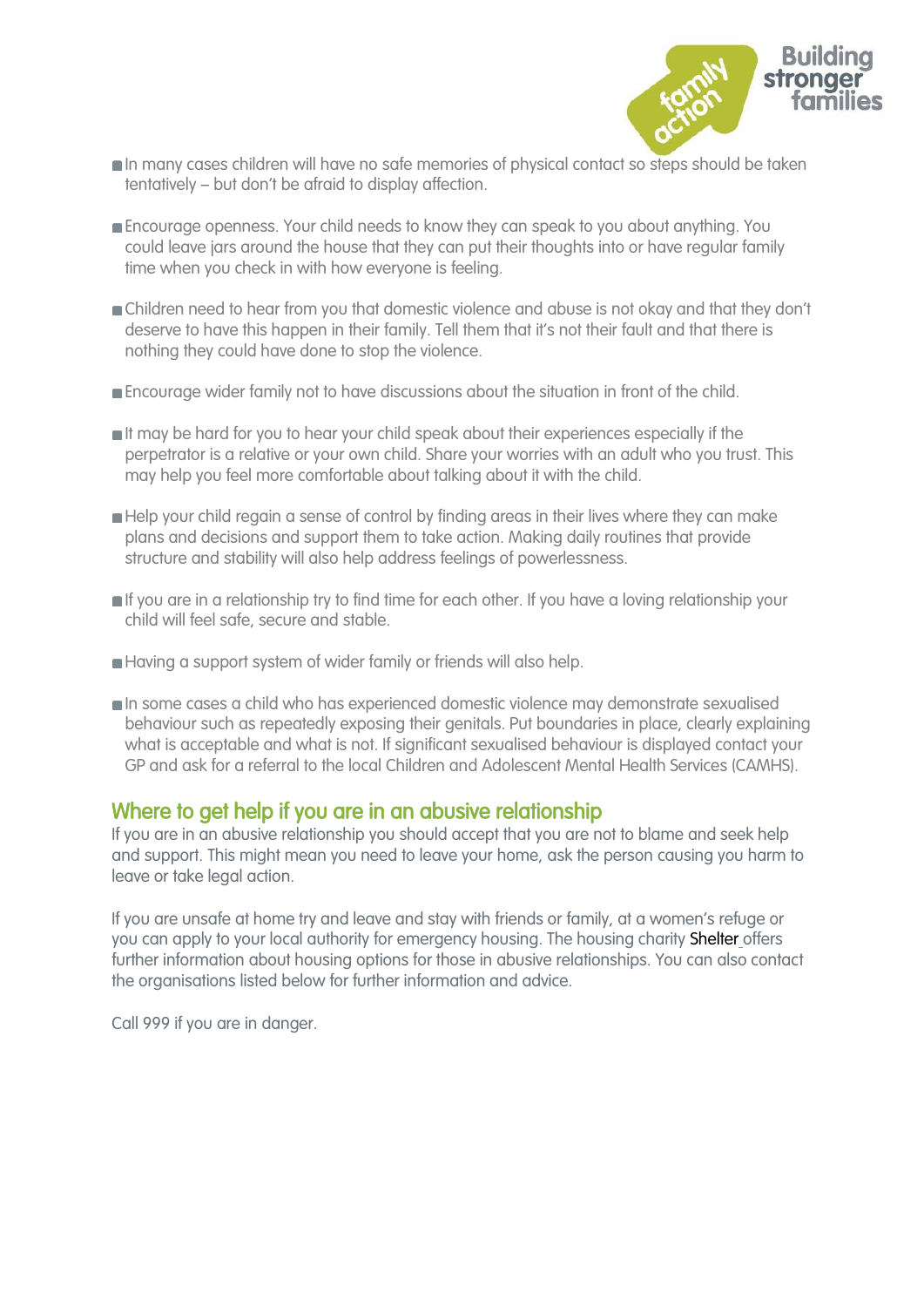# Key points

 $\overline{\phantom{a}}$ 



- Allow your child to express their feelings when they are ready but acknowledge that this might take time.
- You have a key role in giving children a second chance at learning what a healthy, safe and stable family feels like.
- **ELET your child know that you will keep them safe. Stability, predictability and** consistency are important.
- **If you are in an abusive relationship, you should accept that you are not to blame and** seek help and support.

# Useful organisations

#### ADVA

www.resourcesorg.co.uk

This resource from Devon Against Domestic Violence and Abuse Partnership provides direct and useful ways to speak to your child about domestic violence and abuse.

#### Broken Rainbow

www.galop.org.uk Helpline: 0300 999 5428 Support for lesbian, gay, bisexual and transgender people experiencing domestic violence.

#### Men's Advice Line

www.mensadviceline.org.uk Helpline: 0808 801 0327 The Men's Advice Line is a confidential helpline for male victims of domestic violence and abuse. They offer emotional support, practical advice, and information on a wide range of services for further help and support.

### National Domestic Violence Helpline

www.nationaldomesticviolencehelpline.org.uk Helpline: 0808 2000 247 This a free helpline run in partnership with Women's Aid and Refuge. The helpline provides confidential support and information and can help women find safe, emergency accommodation in refuges across the UK.